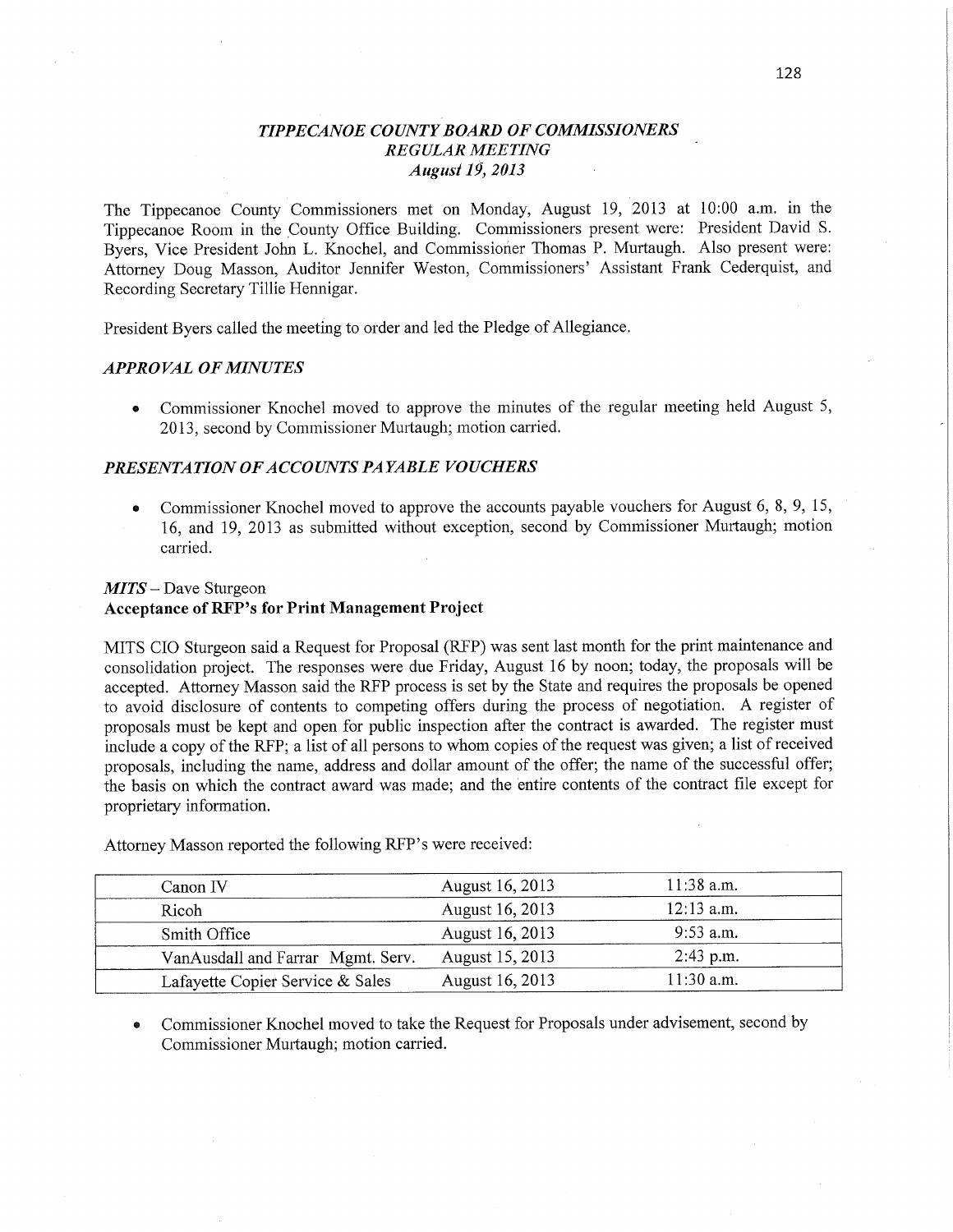## *ORDINANCE 2013-25-CM - Regulating the Use of Consumer Fireworks –*  $2^{nd}$  *Reading*

**•** Commissioner Murtaugh moved to hear Ordinance 2013-25-CM Regulating the Use of Consumer Fireworks on 2<sup>nd</sup> reading, second by President Byers.

Attorney Masson said the Ordinance would amend the County Code to regulate the use and time of consumer fireworks in the unincorporated parts of the county according to the State statute. The restrictions would apply except for some days around the fourth of July and New Year's.

President Byers said he received several letters. Citizens Joe Anthrop, Debbie Trella, and Carl Covely sent letters opposed to the Ordinance. Citizens Greg Kloppel, Kyle Charters, and Susie Hudson sent lefiers in favor of the Ordinance. Citizen Mark Durham sent a letter with suggested changes to the Ordinance.

President Byers invited public comment in favor of the Ordinance.

Barbara Willis — Fiddlesticks Subdivision — stated she is in favor of the Ordinance and has previously stated all her reasons. Commissioner Knochel asked Ms. Willis how often she has called the Sheriff to report firework activity. Ms. Willis said she has called three or four times this summer. As recently as last Saturday, fireworks woke her up at 10:30 p.m. Fiddlesticks Subdivision is just outside the city limits.

President Byers invited public comment opposed to the Ordinance.

Carl V. Covely Jr. **—** 5740 *S* 800 E, Lafayette — Mr. Covely stated he had <sup>a</sup>party on Sunday of Memorial Day weekend. He feels the Ordinance is another example of punishing the innocent; the majority is being denied due to the actions of **a** few inconsiderate citizens and/or law breakers. Living outside the city has advantages but there are also down sides, like smells from hogs, dust, slow moving farm equipment, and fireworks **a** few days a year. He doesn't think the problem is serious enough to warrant restrictions on everyone in the county and is opposed to the Ordinance.

President Byers invited Area Plan Director Sallie Fahey to come forward and explain a map of the urbanized area of the county. Director Fahey said following a census, the census bureau prepares urban area boundary maps for each metropolitan area. The boundary is based on persons per square mile/acre. Following some adjustments by the Area Plan Commission (APC), APC is required to submit the information to the Indiana Department of Transportation and to the Federal Highway Administration for approval. The map was approved locally in August and September of 2012; approval from the Federal Highway Administration was January 25, 2013. Director Fahey said the map is the official adjusted urban area boundary.

Director Fahey suggested the Ordinance not be tied to the 2010 adjusted urban area boundary but to the approved urban area boundary to flex with future census. Also, incorporated cities and towns of West Lafayette, Lafayette, Battle Ground, and Dayton fall within the boundary and would need excluded.

Director Fahey said a **link** could be added to the APC website, linking the map and the Ordinance.

President Byers explained why Director Fahey was invited to present the **map.** He stated he is personally not **a** fan of the Ordinance but understands those living in subdivisions and housing developments are supportive of the Ordinance. He said if the Ordinance is passed with the urbanized area, those living in the country would not be affected by the Ordinance. Commissioner Mufiaugh said amending the Ordinance to the urban area seems like a'fair and relevant compromise; most of those with concerns and opposition live in a rural area.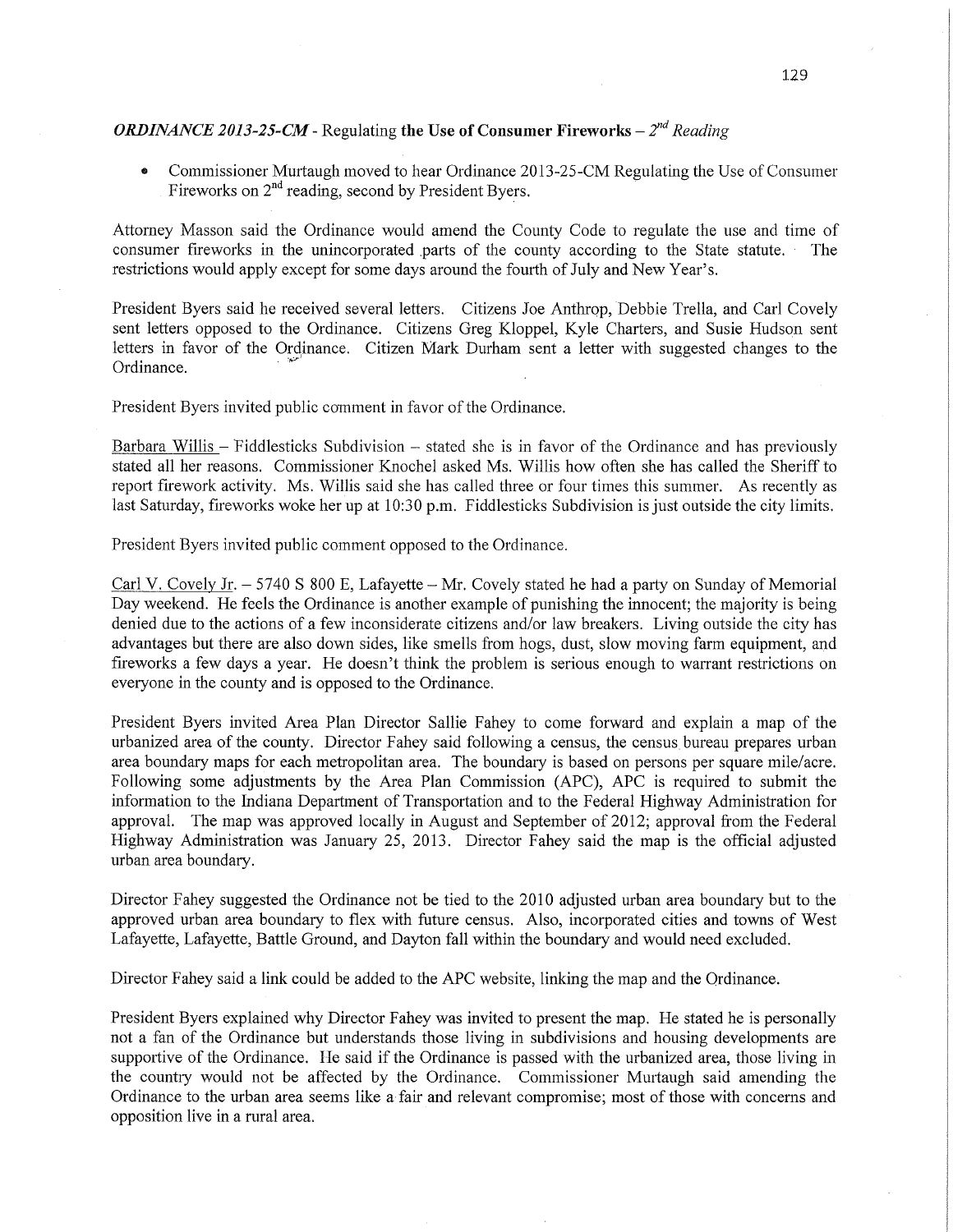- Commissioner Knochel moved to table the Ordinance, allowing time for the public to review, absorb, and provide input. There was no second.
- Commissioner Murtaugh moved to amend the Ordinance to include the urban area boundary map, second by President Byers.
- **0** Commissioner Murtaugh moved to amend his motion to include the "adjusted" urban area boundary map, second by President Byers.

Attorney Masson said the motion is to amend Ordinance 2013-25-CM to exclude the areas outside of the adjusted urban area boundary map.

*0* Commissioner Knochel opposed the motion; motion carried'Z-l.

Auditor Weston recorded the vote.

Byers Yes Knochel No Murtaugh Yes

Ordinance 2013-25—CM passed 2—1 as amended on first reading.

President Byers said the second reading will be heard at the September 16, 2013 meeting.

The boundary map will be added to the website today.

#### *HIGHWAY* – Opal Kuhl

### Consent to Assignment of **Contracts** from **R.W. Armstrong &** Associates, **Inc.** to CHA Consulting, **Inc.** :— **Engineering Services** for **Bridge #173 Project**

Director Kuhl presented a Consent to Assignment of COntracts from R.W. Armstrong to CHA Consulting. Currently there is a contract with R.W. Armstrong for Bridge #173 on 600 North, west'of State Road 43. CHA Consulting has acquired R.W. Armstrong; the consent transfers the contract.

**0** Commissioner Knochel moved to approve the name change assignment from R.W. Armstrong to CHA, second by Commissioner Murtaugh; motion carried.

#### **0**

#### **Permit** to **Close a Road** for 5K Run/Walk **Fund Raiser** for West **Point Park** on **October** 5, **2013**

Director Kuhl presented a permit to close streets in West Point for a 5K fund raiser to raise money for their park. The event will take place on October 5, 2013 **from** 7:30 until noon and close portions of Columbia Street, Jefferson Street, Monroe Street, Main Street, and County Road 500 South. Director Kuhl said less than 100 cars per day drive on CR 500 South.

**0** Commissioner Knochel moved to approve the road closures as presented, second by Commissioner Murtaugh; motion carried.

#### Construction Maintenance Bond -— **Robert** A. **Garriott**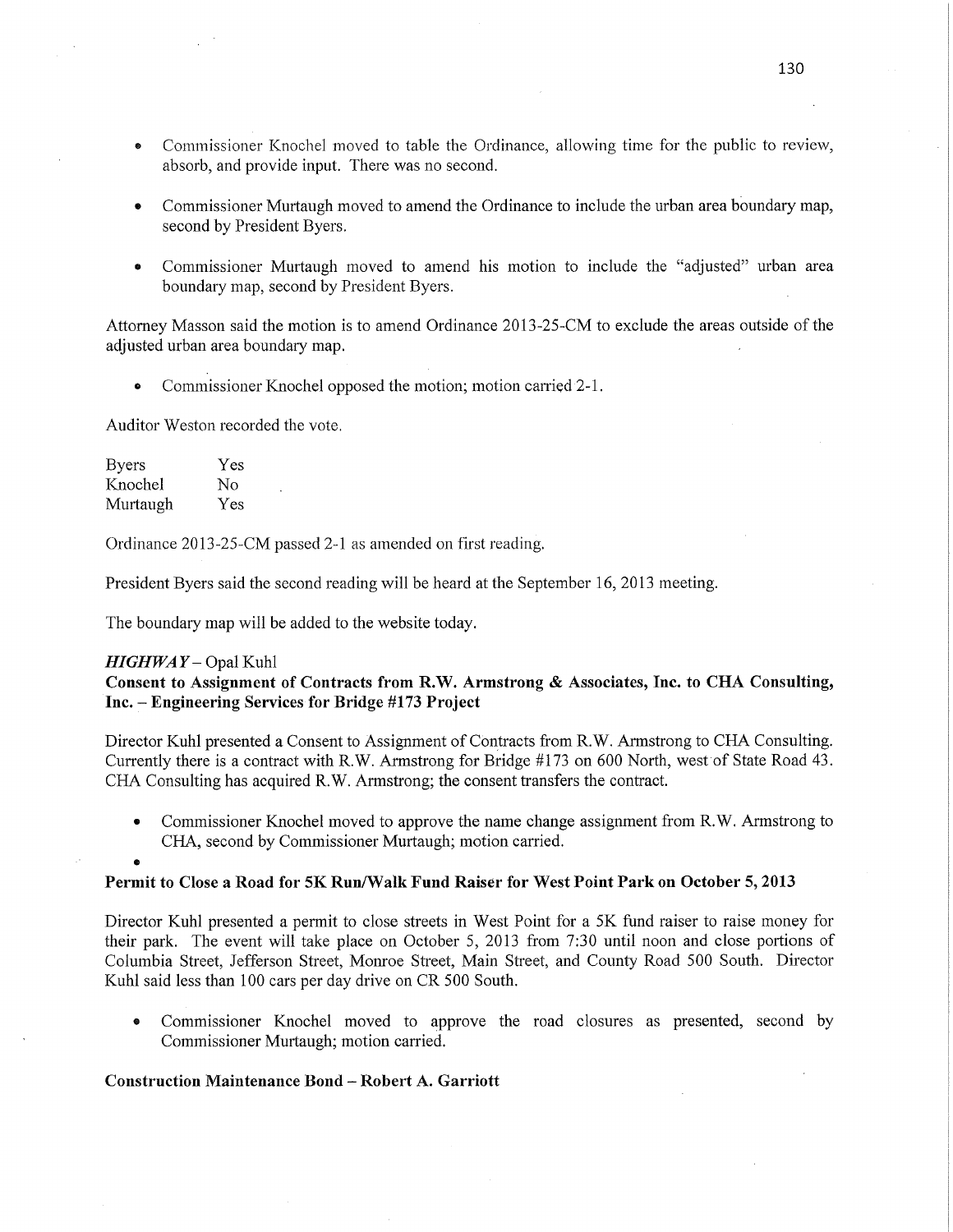Director Kuhl presented a Maintenance Bond from Robert A. Garriott in the amount of \$5,000 for work in the county right—of way.

**0** Commissioner Knochel moved to approve the Maintenance Bond as presented, second by Commissioner Murtaugh; motion carried.

### **Continuation Certificate** *—* **Comcast Cable** Communications **Management,** LLC

Director Kuhl presented a Continuation Certificate from Comcast Cable for work in the county right-of-Way.

**0** Commissioner Knochel moved to approve the Continuation Certificate as presented, second by Commissioner Murtaugh; motion carried.

#### **Road Scholar** Recognition

Director Kuhl said there are two Road Scholars to be recognized but one of them could not be here today; the recognition will be postponed until the next meeting.

## *GRANTS ~* Laurie Wilson Permission to **Accept Grant**

Grant Facilitator Wilson requested permission to accept a grant for the Sheriff in the amount of \$4,000 from the Indiana Homeland Security Foundation. The money will be used to purchase a boat motor for the water rescue team.

**0** Commissioner Knochel moved to approve acceptance of the grant as presented, second by Commissioner Murtaugh; motion carried.

#### Permission to **Apply** for **Grant**

Grant Facilitator Wilson requested permission to apply for a grant for TEMA in the amount of \$6,985 from the Indiana Department of Homeland Security. The grant will be used for the Emergency Medical Services (EMS) element to participate in the September, 2013 full scale exercise at Muscatatuk.

• Commissioner Knochel moved to approve permission to apply for the grant as presented, second by Commissioner Murtaugh; motion carried.

# *RESOL UTION 2013-25-CM -*

## Community **Development Block Grant Disaster** Relief

Grant Facilitator Wilson said the Resolution concerning Community Development Block **Grant** Disaster Relief is required in order to receive reimbursement of the 25% of the previous flood buyout. The Resolution is to catch up on paperwork from two years ago.

**0** Commissioner Knochel moved to approve Resolution 2013-25—CM as presented, second by Commissioner Murtaugh; motion carried.

**COMMUNITY** CORRECTIONS — Dave Heath **Personnel** Position Change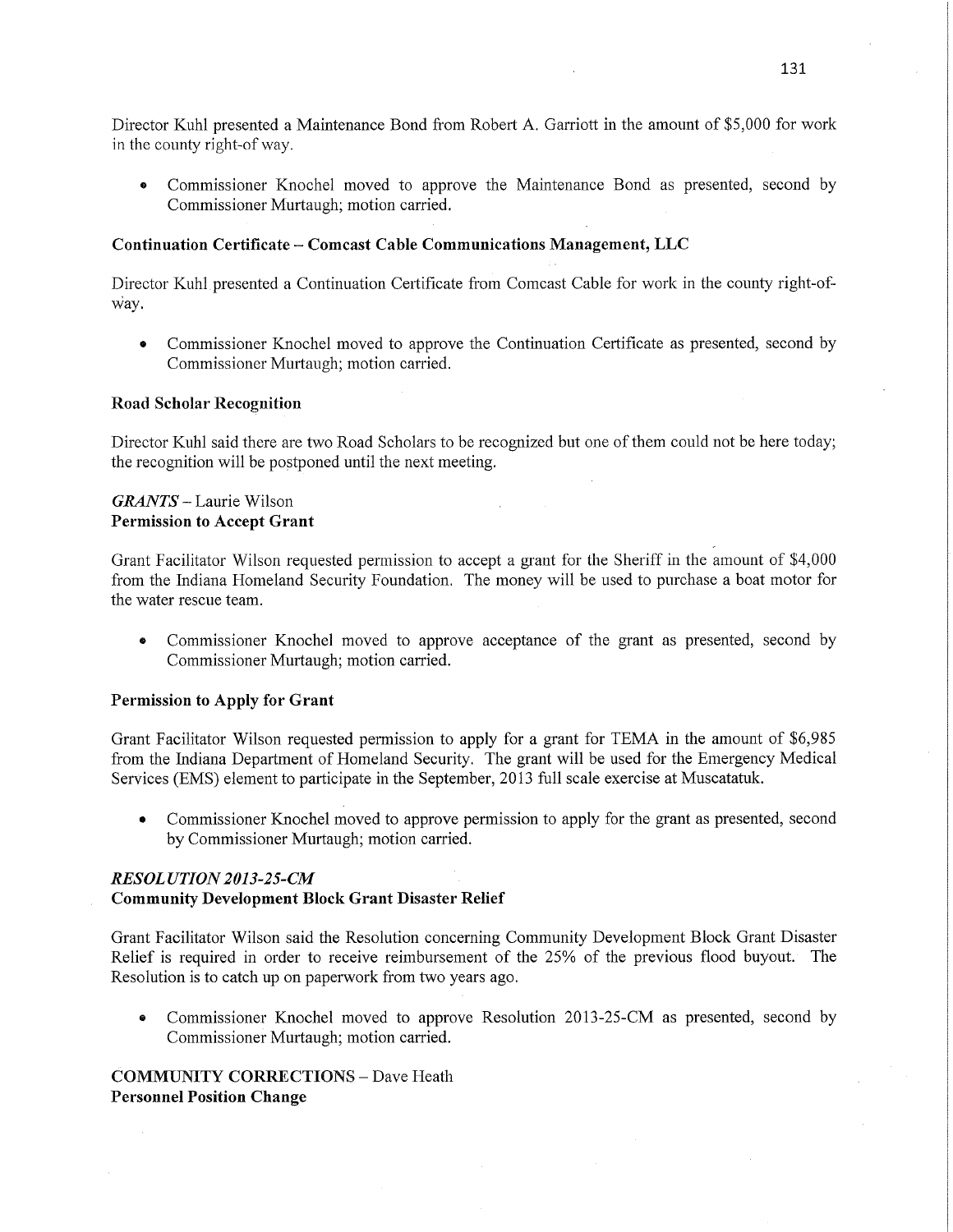Community Corrections Director Heath said the request is to change a position from regular part time to full time in the Friends of Diversion program. *.* A grant was received fromthe Department of Corrections for the difference in salary, which is less than \$6,000. In October, 2009 the position was changed from full time to part time as there were only two people in the program. The goal was to build the program up and there are now almost a dozen participants with more waiting to come into the program. Judge Williams is in charge of the program. The position requires meeting with some of the participants on <sup>a</sup> daily **basis.** 

Judge Williams said he handles the Friends of Diversion court. There are currently eleven participants; up from four or five when he started a couple of years ago. From the financial perspective, the State figures it costs \$53 .96 per day to have an inmate in the Department of Corrections. Annually, it equals to \$19,695. The Friends of Diversion program calls for a three year program, totaling over \$59,000. The \$59,000 is money not being spent by the State for the individuals who would otherwise be in the Departinent of Corrections. The court session runs on Monday from 12:00 to 1:30. The position request to full time is really needed; Melanie, the person in the position, is often not available when needed by the participants. An individual might spend two or more hours with Melanie discussing their issues. With the higher number of participants, it would benefit them to have a person available to contact at all times. Overall, the request is important for the continuation of the program.

Commissioner Knochel said he appreciated the input from Judge Williams and acknowledged that his input speaks for the importance of the issue. He asked Sheriff Brown how much the County is reimbursed for inmates. Sheriff Brown said it is \$35.00 per day for as long as he can remember. Director Heath said the reimbursement was also \$35.00 per day when he was Sheriff.

Judge Williams said the participants are required to pay Community Corrections; they have to ge<sup>t</sup>jobs; if they are in Home for Hope, they have to reimburse the cost; and they have to pay for their drug screens, which could be three to four times per week.

Director Heath said there is sufficient money in the grant to cover the increase. He stated in 2009, there was a fairly large contract for counseling services which was discontinued; the funds are now used for individual counseling. The position change would be effective at the beginning of the next pay period.

**0** Commissioner Knochel moved to approve the personnel position change from regular part time to full time as presented, second by Commissioner Murtaugh; motion carried.

# *CARY HOME* FOR *CHILDREN* —- Rebecca Humphrey **Sponsorship Agreement** for **Drug-Free Coalition**

Cary Home Director Humphrey requested permission to decorate the Courthouse with red ribbons during Red Ribbon Week, October 20-26, 2013 for the Drug-Free Coalition. The Red Ribbon breakfast is scheduled for 7:30 on October 21st at the Trails.

**0** Commissioner Knochel moved to approve the sponsorship agreement as presented, second by Commissioner Murtaugh; motion carried.

*HUMAN RESOURCES —* Shirley Mennen Amendment to Wellness **Center Contract**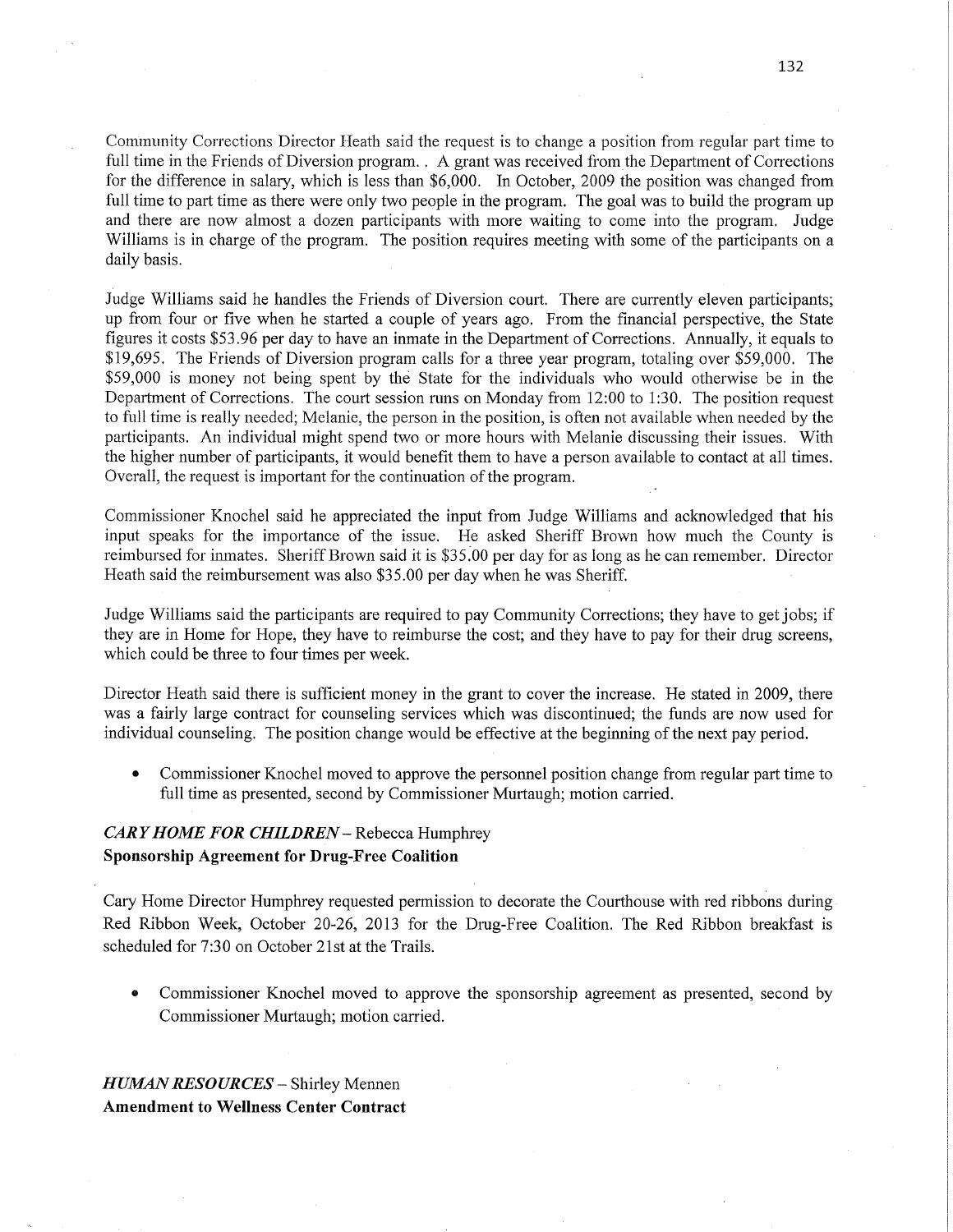Human Resources Coordinator Mennen presented an amendment to the We *Care"* TLC contract for the Wellness Clinic. Last year, the contract was changed from a straight pass-through to a capitated rate for services and supplies. Since then, some of the vendors have allowed direct payment; saving sales **tax.** To eliminate sales tax, the contract will revert back to direct payment to the vendors. We Care is not tax exempt. As part of the amendment, the rates for doctors, nurse practitioner, nurses, and clerical staff is presented today to avoid a need for a future amendment.

Coordinator Mennen said approximately 600 employees are eligible to use the Clinic; approximately 564 utilize it. The clinic **hours** are under review and will more than likely increase at the beginning of 2014.

**•** Commissioner Knochel moved to accept the amended contract as presented, second by Commissioner Murtaugh; motion carried. *'* 

#### *WORKFORCE INVESTMENT BOARD PRESENTATION* - Roger Feldhaus

Region 4 Workforce Board Executive Director Feldhaus provided a packet including a map. of the **Workforce** Service Areas in Indiana, an annual report for program year 2011, and a 2013 report to County Board of Commissioners. Mr. Feldhaus said WorkOne has several local board members/directors who live and work in Tippecanoe County. One of the directors, Andrew Ball, President of Voestalpine Rotec is present today. The remaining directors represent education, labor, business, and industry.

One of the initiatives the board is pursuing is the Advance Manufacturing initiative, which is in the second year and approaching 200 individuals — many from Tippecanoe County but also includes those from the other twelve counties within the region. There are 27 employer partners who make monetary and time contributions to the initiative. The purpose is to respond to employer needs for qualified candidates for entry level positions in the manufacturing sector. Manufacturing does a lot to drive economic growth and huge investments are being made to expand in the county and the region. It's important to assure the talent pool is strong enough to support the growth.

The irony of the manufacturing growth is that other companies such as Caterpillar are in the process of laying off employees. The automotive sector is doing well; those making cars or car parts are doing well. Those employers making large equipment are currently struggling. **A** manufacturing industry sector strategy is very much on the mind of the regional board with respect to the workforce and matching the investments being made by the community, state, and federal.

An additional major initiative is to support the young people who are entering the pipeline while in secondary education; preparing them for the future. One of the initiatives supporting those struggling to graduate is the Jobs for America's Graduate (JAG) program. The state wide JAG program has been expanded by the legislature. In addition to the program at Jefferson **High** School, a second program has been added at Oakland School which will have 20 juniors, 20 seniors, and 20 graduates. There is also <sup>a</sup> program in place providing an opportunity for exposure to manufacturing possibilities for students, their families, and school faculty.

In addition, support is available for young and old who are changing careers or pursuing a career in the health care industry or other growing occupational areas.

Mr. Feldhaus introduced team members attending the meeting: Chris Cohee, Regional Coordinator; Mike Longcor, Team Leader; and Brooklyn Burton, Executive Assistant.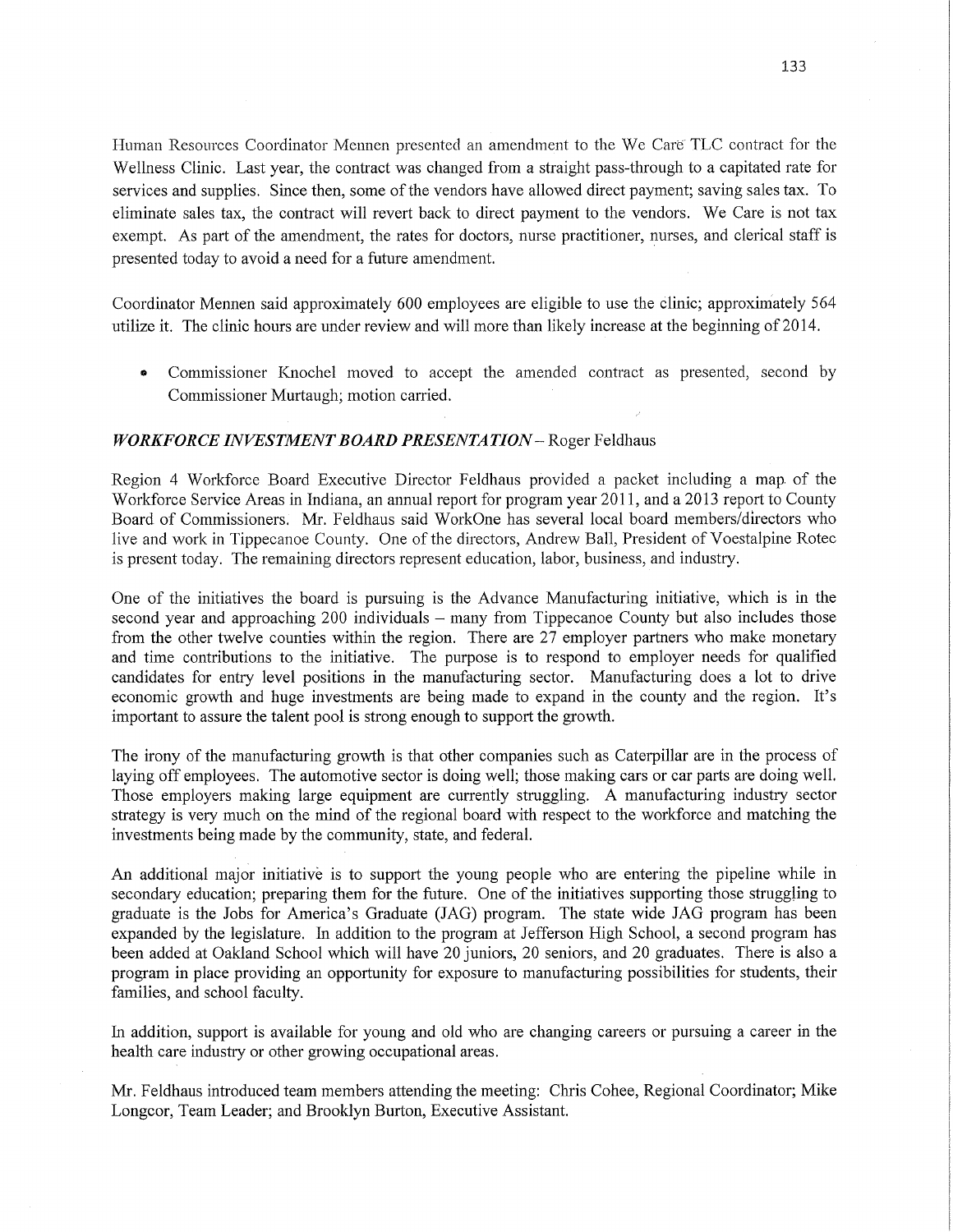Team Leader Longcor read a letter from Justin Ashby, a former participant. Justin, thanks to WorkOne is now employed by Ball Corporation in Monticello, making \$23.00 per hour with health benefits.

Mr. Feldhaus closed by thanking the board for their support of the Workforce board and the investment in training.

#### UNFINISHED/NEW BUSINESS - none

#### **REPORTS ON FILE**

The following reports will be available in the Commissioner Office:

**Building Commission** Crystal Creek Boarding Kennel

#### **PUBLIC COMMENT**

Carl Covely asked for clarification on the Fireworks Ordinance. President Byers said today was the first reading of the amended Ordinance; the second reading will be at the September 16, 2013 meeting.

As there were no other public comments, Commissioner Knochel moved to adjourn.

Meeting adjourned at 10:59 a.m.

#### BOARD OF COMMISSIONERS OF THE COUNTY OF TIPPECANOE

David S. Byers, Presid

bnZ. Knochel, Vice President

Thomas P. Murtaugh, Member

ATTEST:

 $400$ Jennifer 09/03/2013

 $/th$